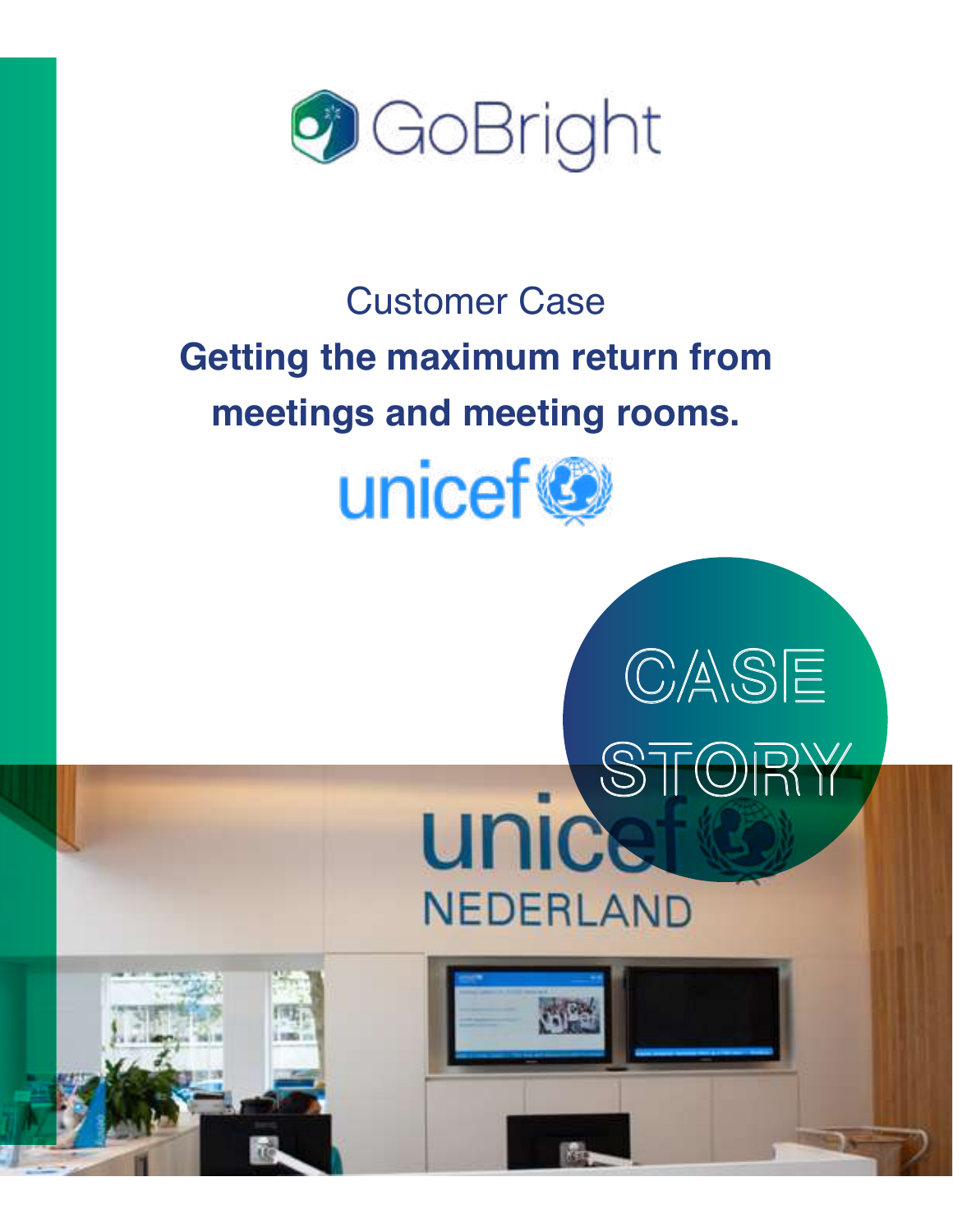

**'We were immediately enthusiastic! When a room is needed, you see which rooms are available. Those colours, they are really great!'**

**Helen Ruigrok van der Werve, Advisor at Unicef**

#### **Solving the Problem**

## **The Challenge**

# **At Unicef, they ran into the problem of finding and booking an available meeting room at the moment that there was**

**an ad hoc discussion. In addition, they also wanted a solution for their flexible workplaces.**

The GoBright smart software solutions created opportunities for Unicef. Helen Ruigrok van der Werve from Unicef says: 'We are pretty flexible, but there are also several permanent places. This works very dynamically and therefore we need 10 less desks. But it also seems that people want to sit together once or twice a week in their own team. So, we needed a solution to manage different ways of working.





Room & App Licences





Visit Licence

**1** View Licence

#### **Meet and Work for Unicef**

Ruigrok van der Werve says: 'We came to GoBright via a tip and they advised GoBright [Meet](https://gobright.com/meet/) and [Work.](https://gobright.com/desk-booking-system-work/) Room Booking in combination with room displays with LED lighting and Desk Booking. We were excited immediately! When a room is needed, you can immediately see which rooms are available. You can see that digitally, but also when you are walking around. Then a green light shows up, and you can use the room. Those colours, they are really great! I hear many people say that this is really nice. It works very easily. You just open up Outlook, choose a room and enter your data in that appointment. Then, you only have to press the start button. [GoBright](https://gobright.com/) also offered us a great Desk Booking solution that added value to our dynamic concept.'

#### **Cooperation with GoBright**

Ruigrok van der Werve appreciates that GoBright thinks along and she appreciates the service orientation of GoBright. 'I like things that are made easier for people. GoBright is service-oriented and handles everything neatly. In addition, people thought well about the suspension system, because we have glass everywhere. It nicely combines with the names of the rooms, and exactly at that height next to the window.'